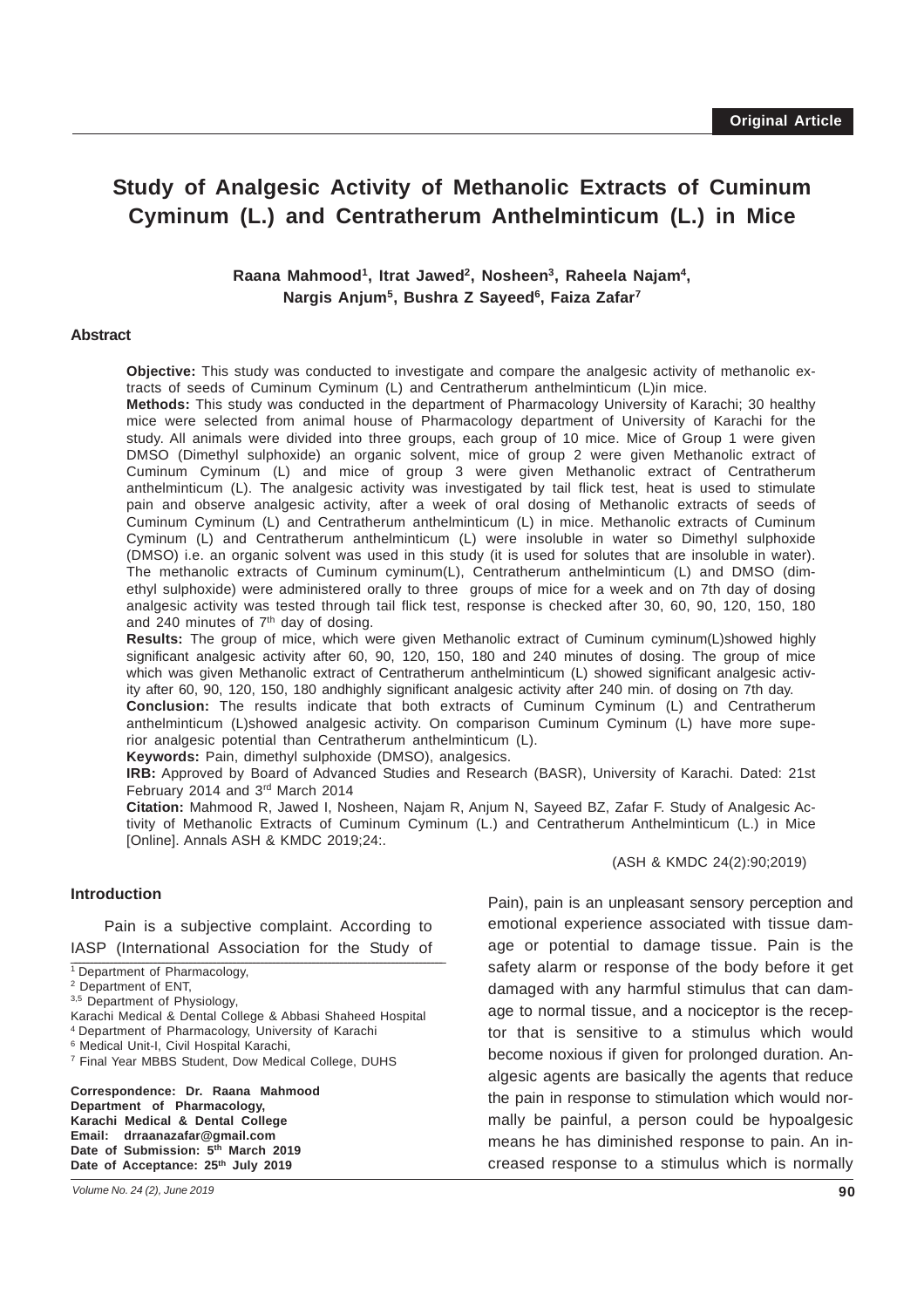painful is called hyperalgesic or more sensitive to painful stimuli. There are many drugs for pain relief such as aspirin and morphine and many others are used as a single drug or in combination for analgesia. The analgesics ranged from narcotics to nonnarcotics that are widely used recently to relieve pain. New generations of anti-inflammatory drugs are developed in an attempt to improve the analgesic and anti-inflammatory activities of classic nonsteroidal anti-inflammatory drugs (NSAIDs), and to reduce the adverse effects caused by these agents. Selective cyclooxygenase-2 (COX-2) inhibitors, which were initially claimed to have less adverse effects than selective COX-1 or than nonselective COX inhibitors, when given at therapeutic dosage. Unfortunately, the first generation of selective COX-2 inhibitors did not show a better pharmacological profile than nonselective COX inhibitors and had unexpectedly severe adverse effects like increased myocardial infarction on prolong usage. All these problems lowered expectations for these new analgesics1. In most instances, these analgesic drugs, particularly opioids and nonsteroidal anti-inflammatory drugs (NSAIDs) relieve approximately 50% of the pain in patients<sup>2</sup>. The major reasons of limitation of the drugs are its serious side effects. Studies have shown that opiates cause physical dependency, tolerance, and addiction while NSAIDs usually cause major gastrointestinal disorders from heart burn to gastrointestinal bleed. So, research to discover other alternatives to treat pain is crucial. Medicinal herbs have been used for centuries for therapeutic purposes. Many of the herbs with analgesic activity are being used in hikmath or herbal treatment. Pain is a subjective and psychological experience, the animal models or the species most frequently used in pain research are rats and mice, to measure analgesic activity indirectly in animals for the study $3$ .

Medicinal herbs are the potential source of drugs, and playing significant role for therapeutic health system all over the world. It is frequently used by number of individuals and number of populations approximately 25-50% of people all over the world for maintaining health and treating diseases by using herbs or herbal based medicines<sup>4</sup>. The biological properties of the medicinal herbs are being investigated scientifically. The major sources of archiving active contents of allopathic medicines are isolated from plants and herbs. The medicines are synthetically derived from major potential sources to decrease its toxicity and made it more effective with decreased side effects. The scientific advancement in isolating active compounds are playing vital role in development of new drugs. The cost, side effects and regular monitoring of allopathic drugs are attracting people towards traditional medicines. Today approximately 55-75% of developing countries population depends on traditional medicines. In herbal medicines, it is made up of part of plant for example capsule of fruit or whole fruit or leaves and stem or only leave or only stem. The herbs Cuminum Cyminum (L) and Centratherum anthelminticum (L), these herbs are used in old Indian medicines for treating different diseases of GIT like anorexia, nausea, vomiting, colic dyspepsia etc5,6. Cuminum Cyminum (L) and Centratherum anthelminticum (L) are used in South East Asian foods for aroma and flavor. It has been proved through number of studies that phytochemicals, phenolic content of the herbs has antioxidant and disease curing potential<sup>7,8</sup>.

Cuminum Cyminum (L) is a flowering plant of Apiaceae family, common name in India is Kalazera or Siyahzera. Its medicinal use in Ayurvedic system is for enhancing appetite, taste perception and digestion<sup>6</sup>. Centratherum anthelminticum (L) belongs to family Astraceae. It is also used in Ayurvedic medicine to cure ulcers and as bowel astringent, it can eradicate worm infestation e.g. earthworm and tapeworm infestations9. The whole plant has been reported to have antimicrobial and contraceptive activity<sup>10,11</sup>.

The tail flick and hot plate models have conventionally been used to study centrally acting analgesics<sup>5,12</sup>. Although both methods employed thermal stimuli, the tail-flick response indicates spinally mediated reflex while the paw-licking hot plate response is due to complex supraspinal integrated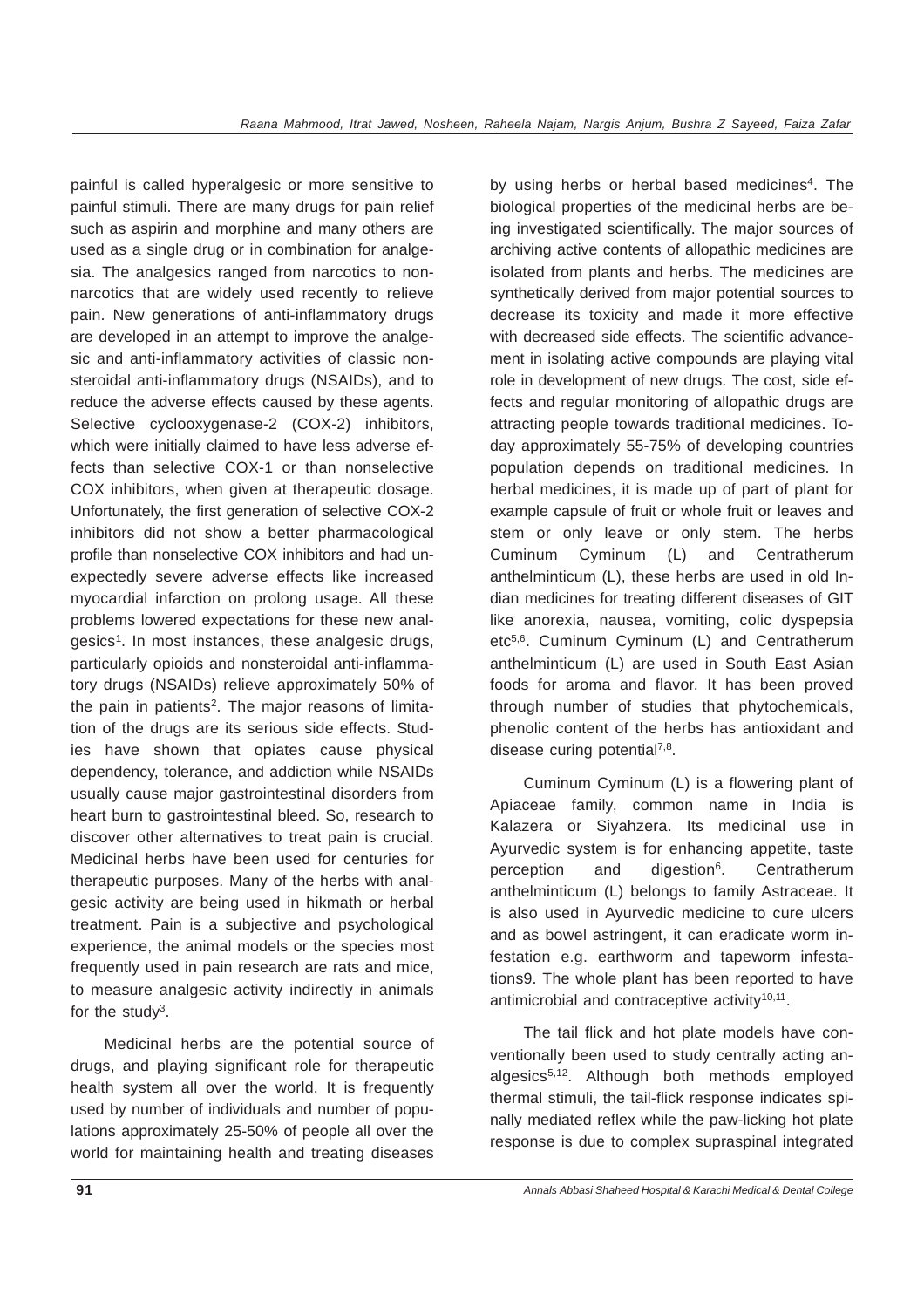behavior. Prolonged the reaction time in the tail-flick method might indicate a higher sensitivity of the spinally mediated reflex response in the tail-flick method<sup>1</sup>.

In the present study, we investigated and compared the analgesic activity of the two herbs in tail flick model of mice with Methanolic extracts of Cuminum Cyminum (L) and Centratherum anthelminticum (L).

## **Subjects and Methods**

The seeds were collected from herbal market of Karachi, Pakistan. The seeds were identified and authenticated the specimens of seeds are deposited in Pharmacognosy Herbal Museum, of Pharmacognosy department, University of Karachi for future reference with voucher # 00111 for Cuminum Cyminum (L) and voucher # 00112 for Centratherum anthelminticum (L).

The one-kilogram seeds of Cuminum Cyminum (L) and Centratherum anthelminticum (L) were soaked in two to three liters of methanol till it get fully dipped in methanol for fifteen days. After fifteen days the solvent was obtained through filtration with filter paper and methanol is evaporated through rotator evaporator and concentrated extracts were obtained with the help of rotary evaporator.

Healthy albino mice weighing from 25 - 30 gm were selected for the study irrespective of gender. All animals were randomly distributed into three groups of ten mice each. One group served as control and the other two as treated groups. Housing of all was at  $26 \pm 2^{\circ}$  C room temperature with 12/12 hours light/dark cycle i.e. light on from 08.00 am to 08.00 p.m. All animals had free access to food and water ad labitum. They were housed under standard conditions and kept for one week before starting the dosing to acclimatize with the surroundings. All animals were handled as per Helsinki's Resolution 1964. This study was approved vide resolution # 10(P) 11 dated: 21-02-2014 & 03-03-2014.

The dosing was done with methanolic extracts, which were insoluble in water so it was dissolved in 10% DMSO (dimethyl sulph oxide) an organic solvent. The average weight of the mice was 25 gms so each mouse in the group 1 (Control group) was administered with DMSO 0.25 ml of 10% DMSO orally, group 2 of mice were given 12.5 mg/25 gms of methanolic extract of Cuminumcyminum(L), by making the solution 500 mg/ 10 ml and 0.25 ml was given to each mouse. The dose of methanolic extract of Cuminum Cyminum (L) was 500 mg/kg. Each mouse in the group 3 was administered 0.5 mg of methanolic extract of Centratherum anthelminticum (L), by making the solution 200 mg/ 10 ml and 0.25 ml was given to each mousedaily. The dose of methanolic extract of Centratherum anthelminticum (L) was 200 mg/kg. These doses were administered through feeding tube one week before performing the test.

Thermal method of tail flick test was used for analgesic activity. In tail flick test water bath apparatus is used, water temperature was maintained at 55ºC. Tail of mice up to 3-5 cm is immersed in hot water and tail flick time response was noted with stop watch. The analgesic activity increases the time to flick the tail. The analgesic response was believed to be related with spinally mediated nociceptive responce and the effectiveness of analgesic agents in the tail-flick pain model is highly correlated with relief of human pain perception.

After giving DMSO and the Methanolic extracts of Cuminumcyminum (L), Centratherum anthelminticum (L) on 7th day the response to pain was checked after 30, 60, 120, 150, 180 & 240 minutes through tail flick test, MRT (mean response time).

The percentage increase in the mean reaction time (MRT) which indicates the degree of analgesia produced was calculated using the following formula.

**Percentage increase in MRT = MRT in test standard - MRT in control ×100**

The data obtained from present study was analyzed through SPSS version 19. All results were expressed as mean  $\pm$  S.D (Standard deviation). The

**Mean time in control**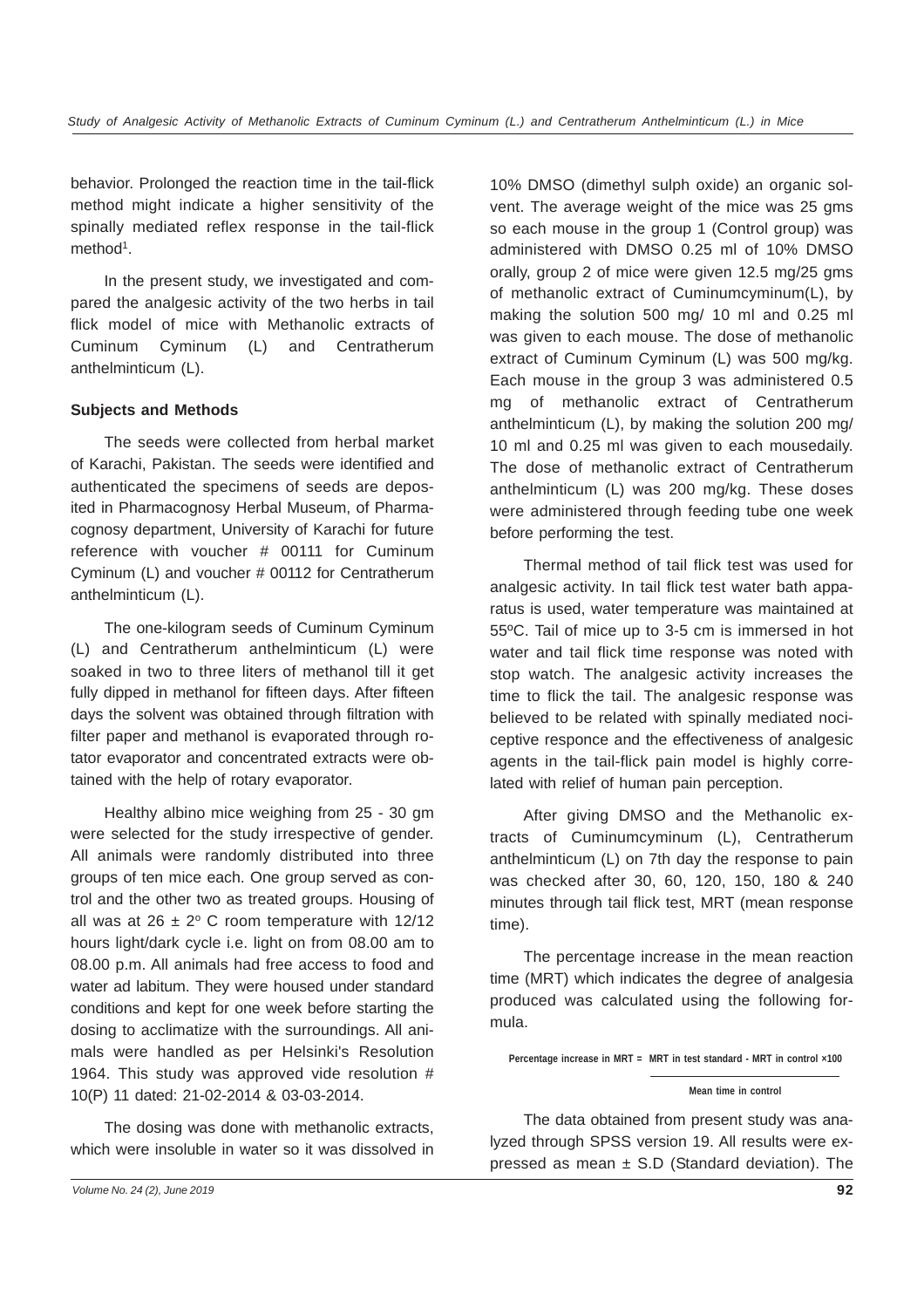| Group         | 0 min<br><b>MRT</b> | $30 \text{ min}$<br><b>MRT</b> | $60$ min<br><b>MRT</b> | $90$ min<br><b>MRT</b> | 120 <sub>min</sub><br><b>MRT</b> | 150 <sub>min</sub><br><b>MRT</b> | 180 <sub>min</sub><br><b>MRT</b> | 240 <sub>min</sub><br><b>MRT</b> |
|---------------|---------------------|--------------------------------|------------------------|------------------------|----------------------------------|----------------------------------|----------------------------------|----------------------------------|
| Control(DMSO) | 2.30<br>$\pm 0.17$  | 2.31<br>±0.027                 | 2.30<br>±0.11          | 2.29<br>$\pm 0.18$     | 2.29<br>$\pm 0.05$               | 2.30<br>$\pm 0.28$               | 2.33<br>$\pm 0.07$               | 2.30<br>$\pm 0.18$               |
| СA            | 2.61                | 2.74                           | 3.50                   | 3.68                   | 3.71                             | 3.73                             | 3.76                             | 4.47                             |
|               | $\pm 0.28$          | $\pm 0.12$                     | $±0.18*$               | $±0.05*$               | $±0.28*$                         | $\pm 0.06*$                      | $±0.29*$                         | $±0.68***$                       |
| C C           | 3.30                | 3.44                           | 4.52                   | 4.69                   | 5.15                             | 5.20                             | 5.23                             | 5.18                             |
|               | $±0.38*$            | $±0.20*$                       | $±0.13***$             | $±0.07**$              | $±0.09**$                        | $±0.26***$                       | $\pm 0.44***$                    | $\pm 0.74***$                    |

**Table 1.** Analgesic activity - tail flick test

n=10, MRT (mean response time) Values are mean ± S.D (standard deviation), significance calculated by using one way ANOVA followed by post hoc tukey's test and LSD, significant \* p<0.05, highly significant \*\*p<0.01.

significance of difference between mean were calculated by applying two way ANOVA, Post hoc analysis and LSD. An effect was defined as significant p  $<$  0.05, highly significant  $p < 0.01$ .

## **Results**

The data are expressed as mean±SD of observations of tests. In tail flick test the response time of flicking the tail after immersion of tail in hot water bath were recorded in seconds with the help of stop watch,it is the response of flicking of the tail with stimulation of pain due to thermal heat in animals of all three groups receiving DMSO, extracts of Cuminum Cyminum (L) and Centratherum anthelminticum (L) for a week from test day. The group of animals receiving Methanolic extract of Cuminum Cyminum (L) showed highly significant (p<0.01) increased duration of tail flick time (MRT) as compared to control from 60 min. to 240 min. after dosing i.e.  $(3.30 \pm 0.38, 3.44 \pm 0.20, 4.52 \pm 1.0)$ 0.13, 4.69  $\pm$  0.07, 5.15  $\pm$  0.09, 5.20  $\pm$  0.26, 5.23  $\pm$ 0.44,  $5.18 \pm 0.74$  at 0, 30, 60, 90, 120, 150, 180 and 240 minutes after 7th day of dosing. The group of mice those who were given Methanolic extract of Centratherum anthelminticum (L) showed significant (p<0.05) increased duration of mean tail flick time as compared to control on 60 to 180 minutes and highly significant (p<0.01) increased duration of mean tail flick time as compared to control on 240 minutes after  $7<sup>th</sup>$  day of dosingi.e. (2.61  $\pm$  0.28,  $2.74 \pm 0.12$ ,  $3.50 \pm 0.18$ ,  $3.68 \pm 0.05$ ,  $3.71 \pm 0.28$ ,

 $3.73 \pm 0.06$ ,  $3.76 \pm 0.29$ ,  $4.47 \pm 0.68$  to 3.97) after receiving a week dosing.

n=10, MRT (mean response time) Values are mean  $\pm$  S.D (standard deviation), significance calculated by using one way ANOVA followed by post hoc tukey's test and LSD, significant \* p<0.05, highly significant \*\*p<0.01.

#### **Discussion**

According to the International Association for the Study of Pain (IASP), pain is defined as "an unpleasant sensory and emotional experience associated with actual or potential tissue damage"13. Despite recent developments in pain therapies, the medical community still needs safe, effective, and potent analgesic drugs for the treatment of different painful conditions especially the chronic pain. Thousands of patients with intense pain, such as that resulting from cancer or severe injury, must depend on current regimes (peripheral or centrally acting) like morphine, aspirin, and nonsteroidal anti-inflammatory drugs<sup>14</sup>. Studies have shown that opiates cause physical dependency, tolerance, and addiction while NSAIDs usually cause gastrointestinal disorders. For that, the discovery of other alternatives to treat pain is crucial9. Herbal therapy could be an interesting option because of the opioid dependence and withdrawal, Analgesic herbs are used orally or topically as tinctures, either singly or in combination, for the symptomatic relief of generalized discomfort and aches<sup>15</sup>. Analgesics are de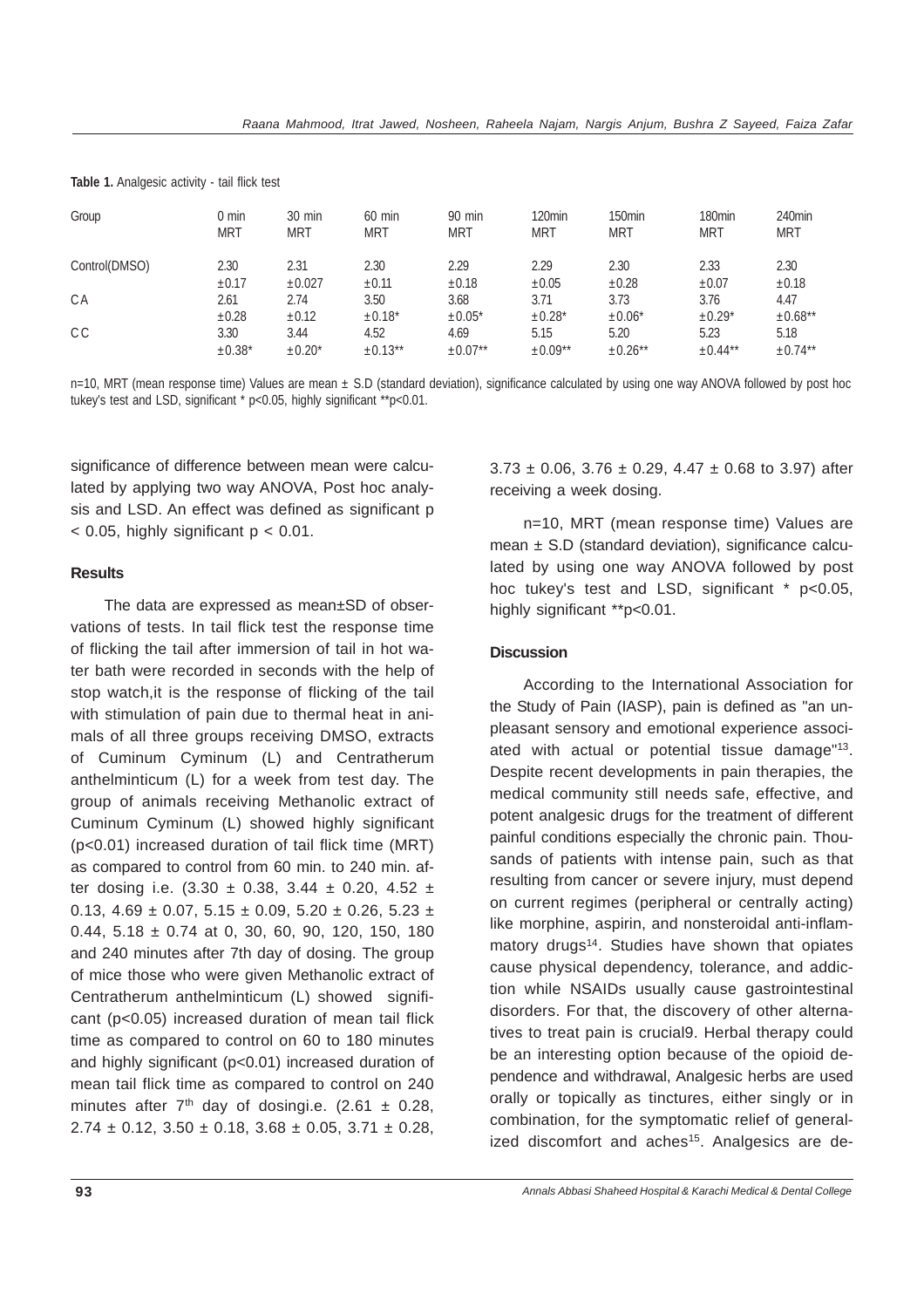fined as a drug that relieves pain. Analgesics are classified as opioids and non-opioids (e.g. NSAIDs). Co-analgesic drugs have a primary indication other than pain but give relief in some conditions. For example, antidepressants and anticonvulsants reduce nociceptive transmission in neuropathic pain.In old age people pain killers are frequently used, due to arthritis and more susceptibility to trauma. Allopathic medicines are replaced with traditional medicines due to its side effects like GI upsets. In this study, it was demonstrated that methanolic extracts of Cuminum Cyminum (L) and Centratherum anthelminticum (L) have analgesic potential. Further research is required to evaluate the exact mechanism of action of Cuminum Cyminum (L) and Centratherum anthelminticum (L) extracts. Analgesics are drugs that act on peripheral or central nervous system to selectively relieve pain without significantly altering consciousness<sup>1</sup>. Centrally acting analgesics act by raising the threshold for pain and also altering the physiological response to pain. On the other hand, peripherally acting analgesics act by inhibiting the generation of impulses at chemoreceptor site of pain $16$ . The animal models employed for screening of analgesic activity in this study are pain-state model of tail-flick. The tail-flick method mediates a spinal reflex to a nociceptive stimulus<sup>17</sup>. In tail-flick model, the methanolic extracts of Cuminum Cyminum (L) and Centratherum anthelminticum (L) exhibited significant analgesic activity by increasing the reaction time of the mice compared to control (DMSO treated mice) at all time points. Analgesic drugs which are centrally acting elevate pain threshold of animals towards heat and pressure<sup>11</sup>. Therefore, the analgesic effect of the Methanolic extracts of Cuminum Cyminum (L) and Centratherum anthelminticum (L) on this pain-state model indicates that it might be centrally acting. Tail-flick is one of the several methods available for evaluating central analgesic activity, the tailflick response indicates spinally mediated reflex<sup>2</sup>. A number of alkaloids, flavanoids, steroids, and tannin isolated from these medicinal herbs could be responsible to possess significant analgesic activity<sup>1</sup>. The major constituent of the extracts

of Cuminum Cyminum (L) and Centratherum anthelminticum (L), observed analgesic activity with these extracts might be due to the presence of the flavonoids and tannins. Furthermore, there are reports on the role of tannin in analgesic activity<sup>16</sup>, So the preliminary phytochemicals which were screened from extracts of Cuminum Cyminum (L) and Centratherum anthelminticum (L) are responsible for the observed analgesic activity.

The slow onset and long duration of analgesic activity of the extract suggested an active metabolite that could be more effective than the prodrug in the extract and/or binding to plasma protein. The centrally mediated analgesia integrated response is affected mostly by opioids receptors, and since tail flick is a spinal reflex $18$ . Methanolic extracts of Cuminum Cyminum (L) and Centratherum anthelminticum could exhibit a significant and potential analgesic activity via activation of opioid receptors in the central nervous system. Another research suggested that the presence of tannin and flavonoid in the methanol extract of Cuminum Cyminum (L) and Centratherum anthelminticum (L) seeds seems to inhibit prostaglandin synthesis and exerts the anti-inflammatory and analgesic effects. The pain induction occurs by liberating endogenous substances as well as some other pain mediators such as arachidonic acid metabolites via cyclooxygenases, such as prostaglandins<sup>19</sup>.

## **Conclusion**

The Methanolic extracts of Cuminum Cyminum (L) and Centratherum anthelminticum (L) both have analgesic activity. Cuminumcyminum (L) has more potential than Centratherum anthelminticum (L). Further studies will be required to investigate neurobiological mechanisms of action and possible interactions of Cuminum Cyminum (L) and Centratherum anthelminticum (L) with neurotransmitters.

### **References**

1. Amin B, Hosseinzadeh H. Black cumin (Nigella sativa) and its active constituent, thymoquinone: an overview on the analgesic and anti-inflammatory effects Planta Med 2016;82:8-16 [DOI: 10.1055/s-0035-1557838.].